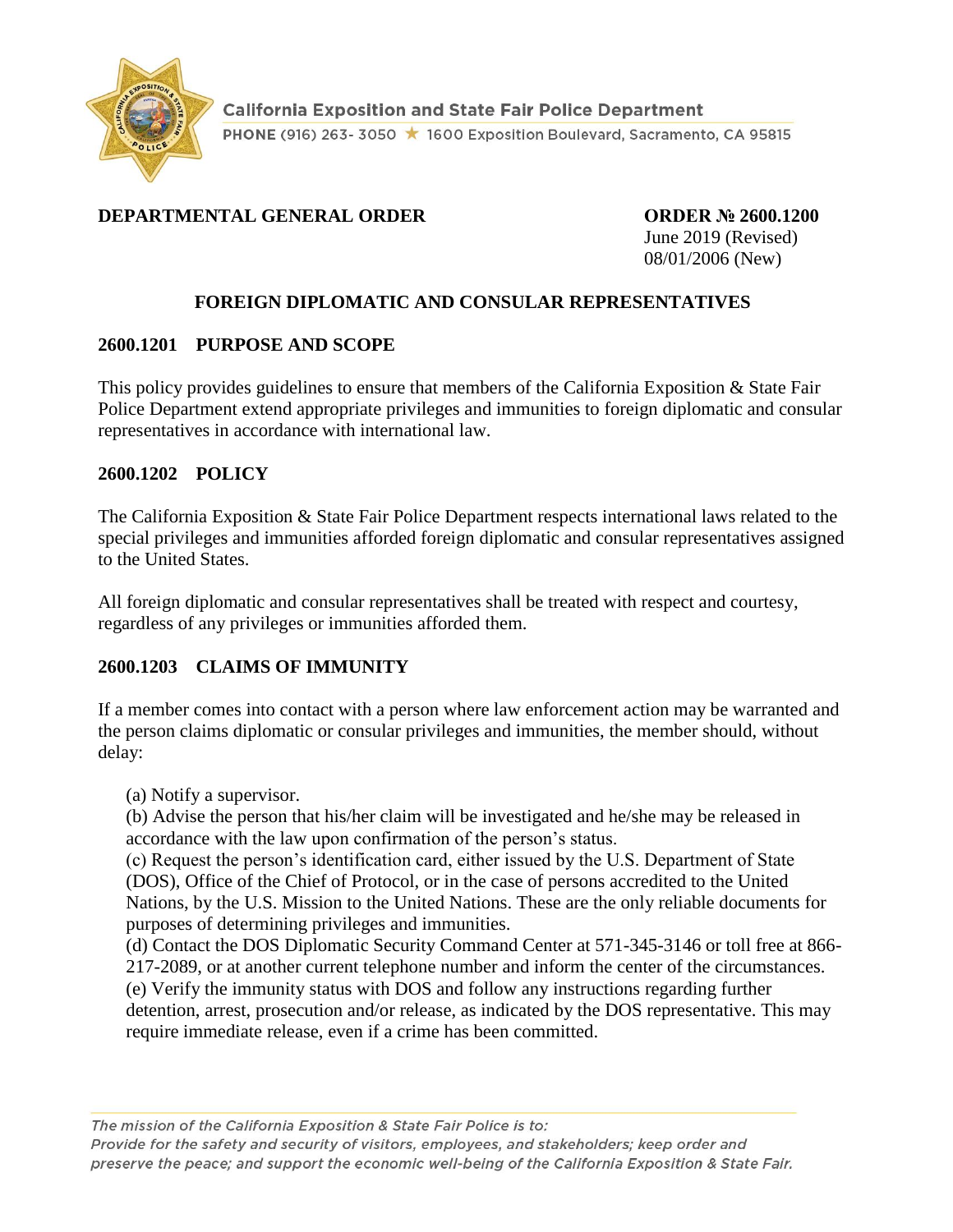California Exposition & State Fair Police Department Departmental General Order № 2600.1200, Foreign Diplomatic and Consular Representatives

Identity or immunity status should not be presumed from the type of license plates displayed on a vehicle. If there is a question as to the status or the legitimate possession of a Diplomat or Consul license plate, a query should be run via the National Law Enforcement Telecommunications System (NLETS), designating "US" as the state.

## **2600.1204 ENFORCEMENT**

If the DOS is not immediately available for consultation regarding law enforcement action, members shall be aware of the following:

(a) Generally, all persons with diplomatic and consular privileges and immunities may be issued a citation or notice to appear. However, the person may not be compelled to sign the citation. (b) All persons, even those with a valid privilege or immunity, may be reasonably restrained in exigent circumstances for purposes of self-defense, public safety or the prevention of serious criminal acts.

(c) An impaired foreign diplomatic or consular representative may be prevented from driving a vehicle, even if the person may not be arrested due to privileges and immunities.

1. Investigations, including the request for field sobriety tests, chemical tests and any other tests regarding impaired driving may proceed but they shall not be compelled.

(d) The following persons may not be detained or arrested, and any property or vehicle owned by these persons may not be searched or seized:

1. Diplomatic-level staff of missions to international organizations and recognized family members.

2. Diplomatic agents and recognized family members.

3. Members of administrative and technical staff of a diplomatic mission and recognized family members.

4. Career consular officers, unless the person is the subject of a felony warrant.

(e) The following persons may generally be detained and arrested:

1. International organization staff; however, some senior officers are entitled to the same treatment as diplomatic agents.

2. Support staff of missions to international organizations.

3. Diplomatic service staff and consular employees; however, special bilateral agreements may exclude employees of certain foreign countries.

4. Honorary consular officers.

5. Whenever an officer arrests and incarcerates, or detains for investigation for over two hours, a person with diplomatic and consular privileges and immunities, the officer shall promptly advise the person that he/she is entitled to have his/her government notified of the arrest or detention (Penal Code § 834c). If the individual wants his/her government notified, the officer shall begin the notification process.

# **2600.1205 DOCUMENTATION**

All contacts with persons who have claimed privileges and immunities afforded foreign diplomatic and consular representatives should be thoroughly documented and the related reports forwarded to DOS.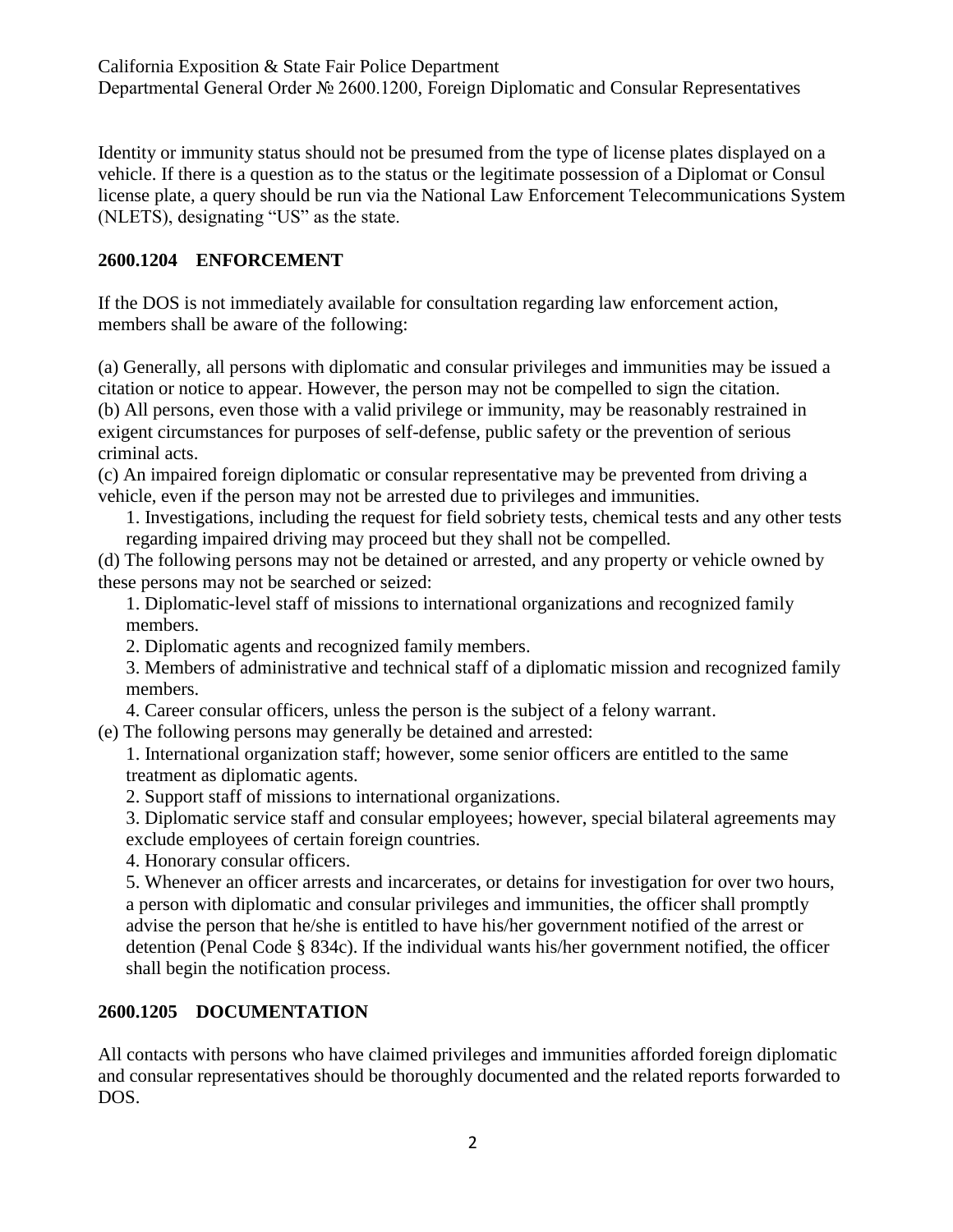# **422.6 DIPLOMATIC IMMUNITY TABLE**

Reference table on diplomatic immunity:

| Category                                                  | Arrested or<br>Detained                                              | Enter<br>Residence<br>Subject to<br>Ordinary<br>Procedures | <b>Issued Traffic</b><br>Citation | Subpoenaed as<br>Witness                                                       | Prosecuted                                              | Recognized<br>Family<br>Members                             |
|-----------------------------------------------------------|----------------------------------------------------------------------|------------------------------------------------------------|-----------------------------------|--------------------------------------------------------------------------------|---------------------------------------------------------|-------------------------------------------------------------|
| Diplomatic<br>Agent                                       | $\overline{No}$<br>(note(b))                                         | $\overline{No}$                                            | Yes                               | $\overline{No}$                                                                | $\overline{No}$                                         | Same as<br>sponsor (full<br>immunity &<br>inviolability)    |
| Member of<br>Admin and<br><b>Tech Staff</b>               | N <sub>o</sub><br>(note(b))                                          | N <sub>o</sub>                                             | Yes                               | No                                                                             | No                                                      | Same as<br>sponsor (full<br>immunity $\&$<br>inviolability) |
| <b>Service Staff</b>                                      | Yes<br>(note (a))                                                    | Yes                                                        | Yes                               | Yes                                                                            | No for official<br>acts. Yes<br>Otherwise<br>(note (a)) | No immunity<br>or inviolability<br>(note (a))               |
| Career<br>Consul<br>Officer                               | Yes if for a<br>felony and<br>pursuant to a<br>warrant<br>(note (a)) | Yes<br>(note(d))                                           | Yes                               | No for official<br>acts<br>Testimony<br>may not be<br>compelled in<br>any case | No for official<br>acts. Yes<br>otherwise<br>(note (a)) | No immunity<br>or inviolability                             |
| Honorable<br>Consul Officer                               | Yes<br>(note (a))                                                    | Yes                                                        | Yes                               | No for official<br>acts Yes<br>otherwise.                                      | No for official<br>acts. Yes<br>otherwise (note<br>(a)) | No immunity<br>or inviolability<br>(note (a))               |
| Consulate<br>Employees                                    | Yes<br>(note (a))                                                    | Yes                                                        | Yes                               | No for official<br>acts Yes<br>otherwise.                                      | No for official<br>acts. Yes<br>otherwise (note<br>(a)  | No immunity<br>or inviolability<br>(note (a))               |
| Int'l Org Staff<br>(note (b))                             | Yes<br>(note (c))                                                    | Yes<br>(note (c))                                          | Yes                               | Yes<br>(note (c))                                                              | No for official<br>acts. Yes<br>otherwise<br>(note (c)  | No immunity<br>or inviolability                             |
| Diplomatic-<br>Level Staff of<br>Missions to<br>Int'l Org | No<br>(note (b))                                                     | No                                                         | Yes                               | N <sub>o</sub>                                                                 | No                                                      | Same as<br>sponsor (full<br>immunity &<br>inviolability)    |
| <b>Support Staff</b><br>of Missions to<br>Int'l Orgs      | Yes                                                                  | Yes                                                        | Yes                               | Yes                                                                            | No for official<br>acts Yes<br>otherwise                | No immunity<br>or inviolability                             |